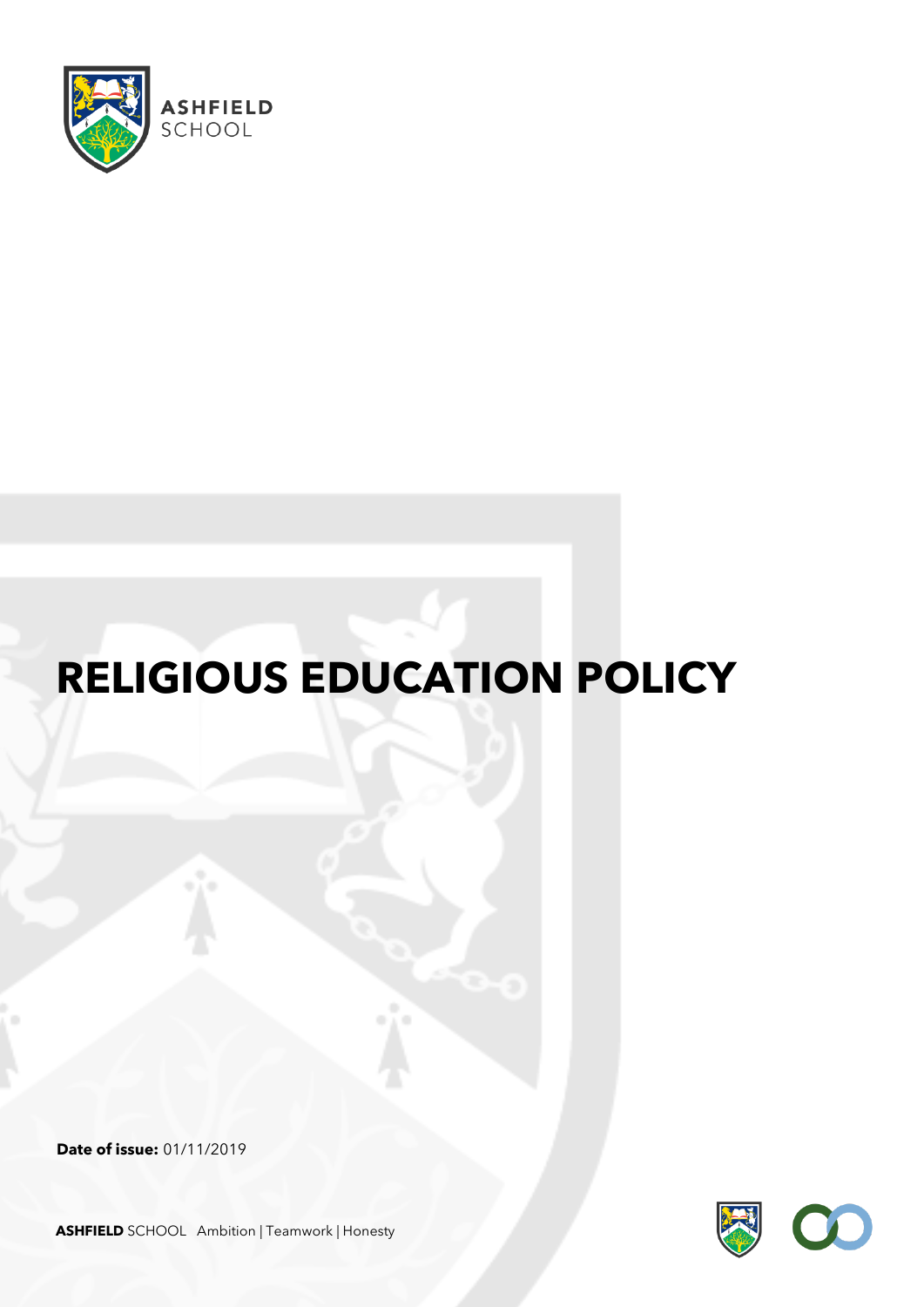## **Ashfield School as an academy follows DfE guidance and therefore is able to set its own RE syllabus for the delivery of RE.**

### **1. INTRODUCTION**

In Religious Education at Ashfield School we aim that Religious Education will:-

- **provoke challenging questions** about the meaning and purpose of life, beliefs, the self, issues of right and wrong, and what it means to be human. It develops pupils' knowledge and understanding of Christianity, other principal religions, and religious traditions that examine these questions, fostering personal reflection and spiritual development.
- **encourage pupils to explore their own beliefs** (whether they are religious or non-religious), in the light of what they learn, as they examine issues of religious belief and faith and how these impact on personal, institutional and social ethics; and to express their responses. This also builds resilience to anti-democratic or extremist narratives.
- **enable pupils to build their sense of identity and belonging**, which helps them flourish within their communities and as citizens in a diverse society.
- **teach pupils to develop respect for others**, including people with different faiths and beliefs, and helps to challenge prejudice.
- **prompt pupils to consider their responsibilities** to themselves and to others, and to explore how they might contribute to their communities and to wider society. It encourages empathy, generosity and compassion.

#### **2. THE CONTRIBUTION RE MAKES TO OTHER CURRICULUM AIMS, IN PARTICULAR TO COMMUNITY COHESION**

• Spiritual, moral, social and cultural development

All pupils should follow a balanced and broadly based curriculum which promotes the spiritual, moral, cultural, social, mental and physical development of pupils and of society, and prepares pupils for the opportunities, responsibilities and experiences of later life. Learning about and from religions and beliefs, through the distinct knowledge, understanding and skills contained in RE within a broad-based curriculum, is essential to achieving these aims. Exploring the concepts of religion and belief and their roles in the spiritual, moral and cultural lives of people in a diverse society helps individuals develop moral awareness and social understanding.

• Personal development and well-being

RE plays an important role in preparing pupils for adult life, employment and lifelong learning. It helps children and young people become successful learners, confident individuals and responsible citizens. It gives them the knowledge, skills and understanding to discern and value truth and goodness, strengthening their capacity for making moral judgements and for evaluating different types of commitment to make positive and healthy choices.

• Community cohesion

RE makes an important contribution to a school's duty to promote community cohesion. It provides a key context to develop young people's understanding and appreciation of diversity, to promote shared values and to challenge racism and discrimination.

RE subject matter gives particular opportunities to promote an ethos of respect for others, challenge stereotypes and build understanding of other cultures and beliefs. This contributes to promoting a positive and inclusive school ethos that champions democratic values and human rights. RE is an important subject in contribution to the school's development as a Rights Respecting School.

#### **3. HOW RE IS ORGANISED**

As an academy we have agreed that:

• At Key Stage 3 pupils are explicitly taught RE within Humanities in Philosophy and Ethics lessons. This is further supported by content in other subjects such as history, assemblies, drop down opportunities, outside speakers and tutor time.